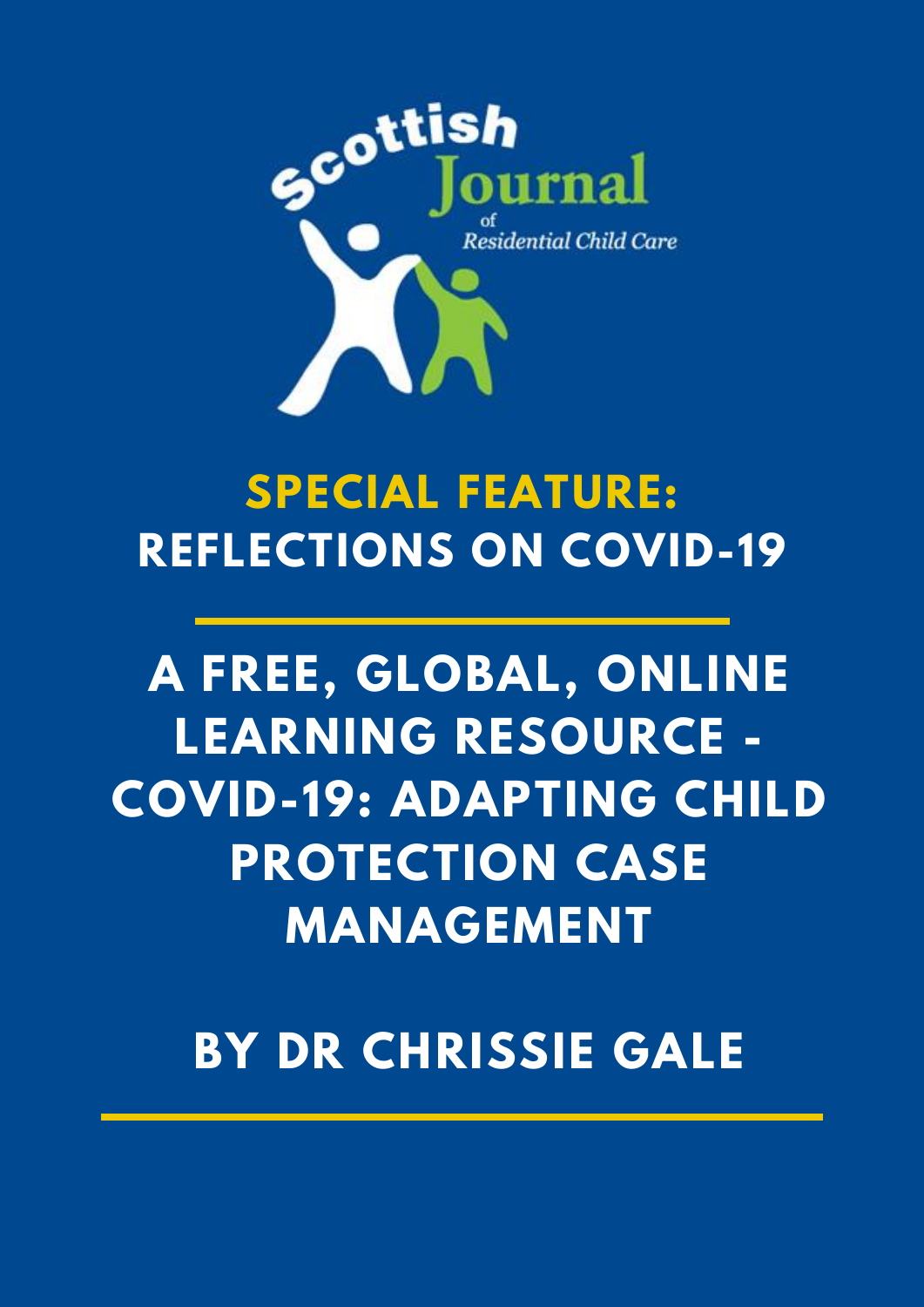SJRCC Special Feature: Reflections on COVID-19

# **A free, global, online learning resource - COVID-19: Adapting child protection case management**

#### **Chrissie Gale**

### **Abstract**

At the onset of the global COVID-19 pandemic, concerns were emerging from around the world as to how measures such as social distancing and lockdown were impacting the ability of those working to protect children. In particular, these challenges were affecting the timely and effective child protection case management for individual children at risk. In response, a taskforce of international child protection and child rights agencies highlighted the importance of a collective response to these concerns whilst also seeking a way to rapidly reach thousands of front-line practitioners with information on adapting the process of child protection case management in response to the changing situation. To this end, the taskforce commissioned a Massive Open Online Course (MOOC) – an interactive, online learning resource - to be made available free of charge on the FutureLearn platform to thousands of practitioners and policy makers across the world.

#### **Keywords**

COVID-19, Massive Open Online Course, MOOC, child protection, child protection case management

#### **Corresponding author**

Dr Chrissie Gale, Executive Director of Child Consulting Ltd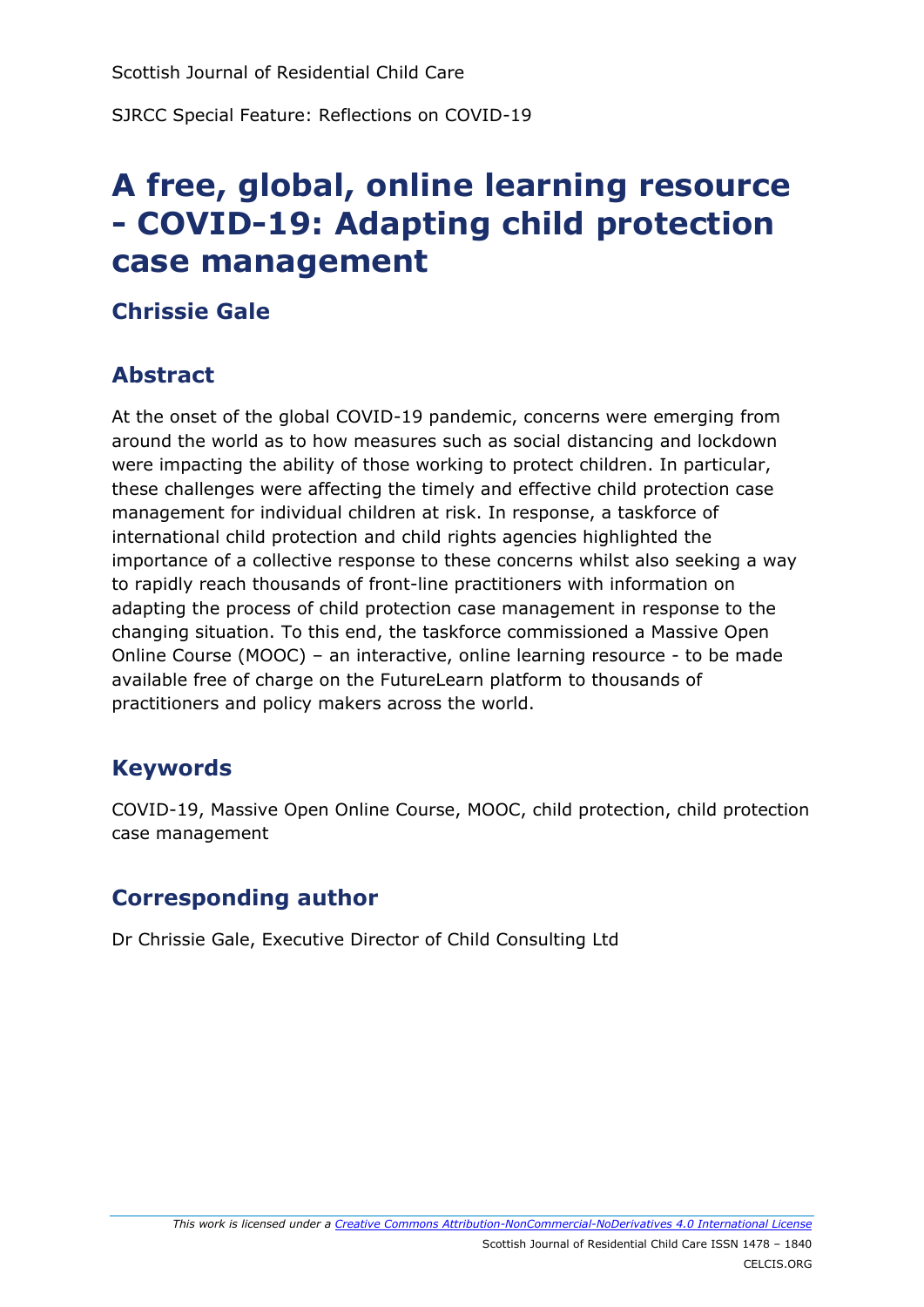# **Background**

In March of 2020, at the onset of the global COVID-19 pandemic, it was evident there would be evolving challenges for child protection practitioners across the world. In particular, initial evidence collated by international child rights agencies revealed the struggle being faced by front line workers in reaching children and providing protection services due to such measures as social distancing and lock down taken by governments to prevent the spread of the virus. This prompted UNHCR and International Social Service (ISS) to call for the development of an Massive Open Online Course (MOOC) that could quickly reach thousands of front line workers and disseminate and illustrate guidance on adapting child protection case management. UNHCR and ISS brought together representatives from a number of international child protection agencies to form a MOOC taskforce. I was approached by the taskforce to lead the development of this MOOC in partnership with CELCIS at the University of Strathclyde.

This article will introduce the content of the MOOC in the knowledge we may all be facing the challenges posed by this pandemic for a while to come and, therefore, respond to an ongoing interest in sharing ideas and resources such as those in the MOOC, 'COVID-19: Adapting Child Protection Case Management'. The MOOC was first made available on the FutureLearn platform at [https://www.futurelearn.com/courses/covid-19-adapting-child-protection-case](https://www.futurelearn.com/courses/covid-19-adapting-child-protection-case-management)[management](https://www.futurelearn.com/courses/covid-19-adapting-child-protection-case-management) between June and August 2020, and it will be available again from 12 October.

To create the MOOC, I began with some questions. Who needed information? What obstacles were being faced by front line workers? What questions did they needed answered? What new international technical guidance on child protection could help workers overcome some of the challenges they were most concerned about? I then worked closely with colleagues Sarah Hume-Anthony, the Learning Enhancement Advisor (Online Learning) at CELCIS, and Clifford Speck of UNHCR who provided advice during the writing of the MOOC.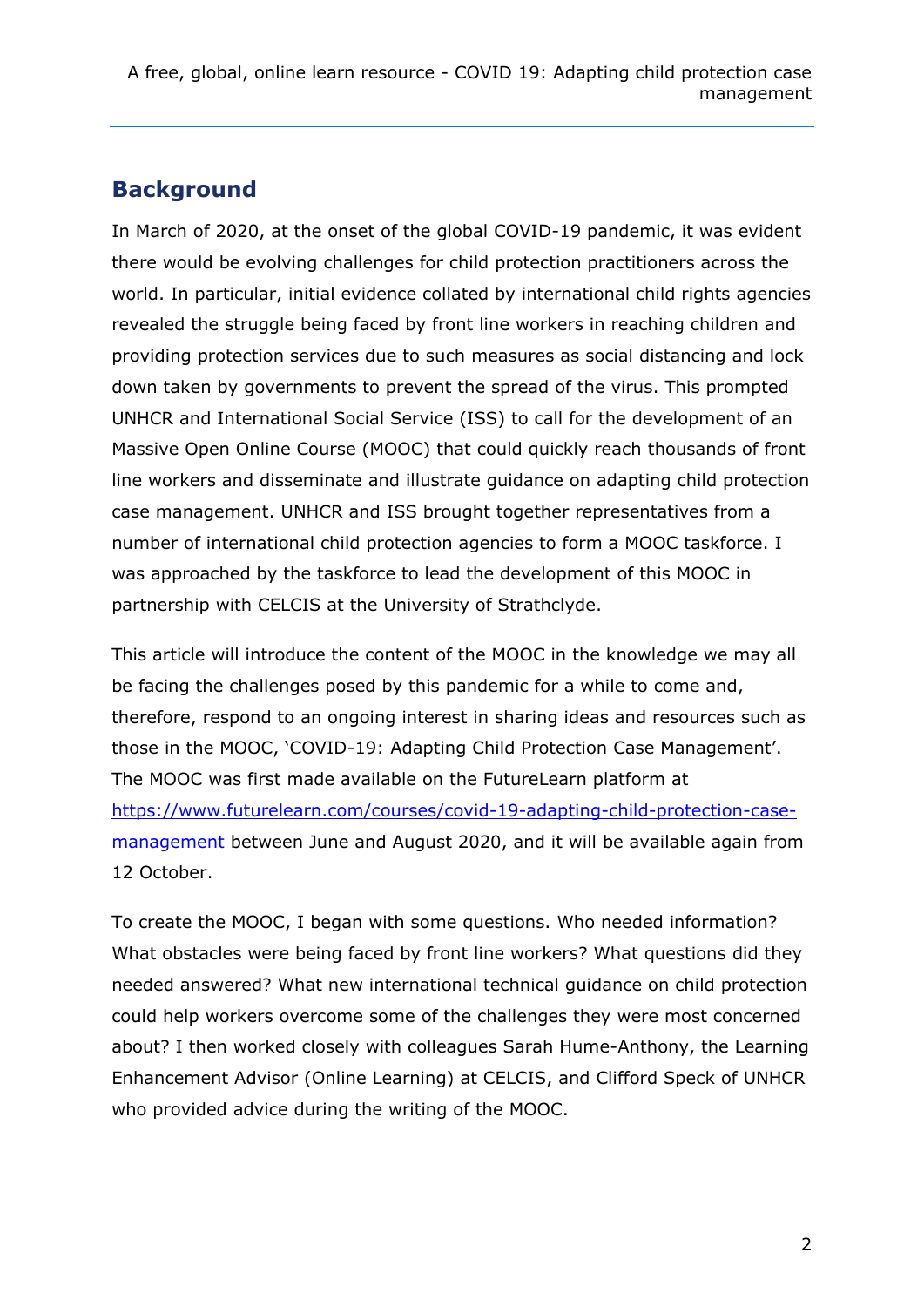### **Who is the MOOC aimed at?**

By listening to practitioners in different parts of the world, it was decided to develop a MOOC that would be relevant for professionals and volunteers working in government bodies, UN agencies, and national and international nongovernmental child protection and humanitarian organisations. Adopting a multisectoral approach to child protection, it was important the MOOC considered information that would be helpful for those such as social workers, para-social workers, community volunteers, child protection professionals, teachers, medical workers, psychologists, and care workers - including those in family based and residential settings – and others playing a role in the lives of children.

In order to facilitate the inclusion of course participants around the world, the MOOC was developed in four languages: English, Spanish, French and Arabic. In recognition of the very busy work schedules of those responding to the COVID-19 pandemic, the course needed to provide a significant amount of information in a short time. It can be completed in approximately four hours, while links to additional reading are provided for those who wish to explore topics in more detail.

#### **Objectives of the MOOC**

- 1. Help for practitioners in understanding the child protection risks, vulnerabilities and additional challenges that are arising as a result of COVID-19.
- 2. Highlighting the importance of front-line practitioners working together across sectors, and with community-based child protection bodies, to respond to the protection needs of children through a shared child protection case management approach.
- 3. Providing case studies from different regions of the world that illustrate promising practice in adapting child protection case management for COVID-19.
- 4. Stressing the importance of maintaining the safety and well-being of all those involved in the protection and care of children.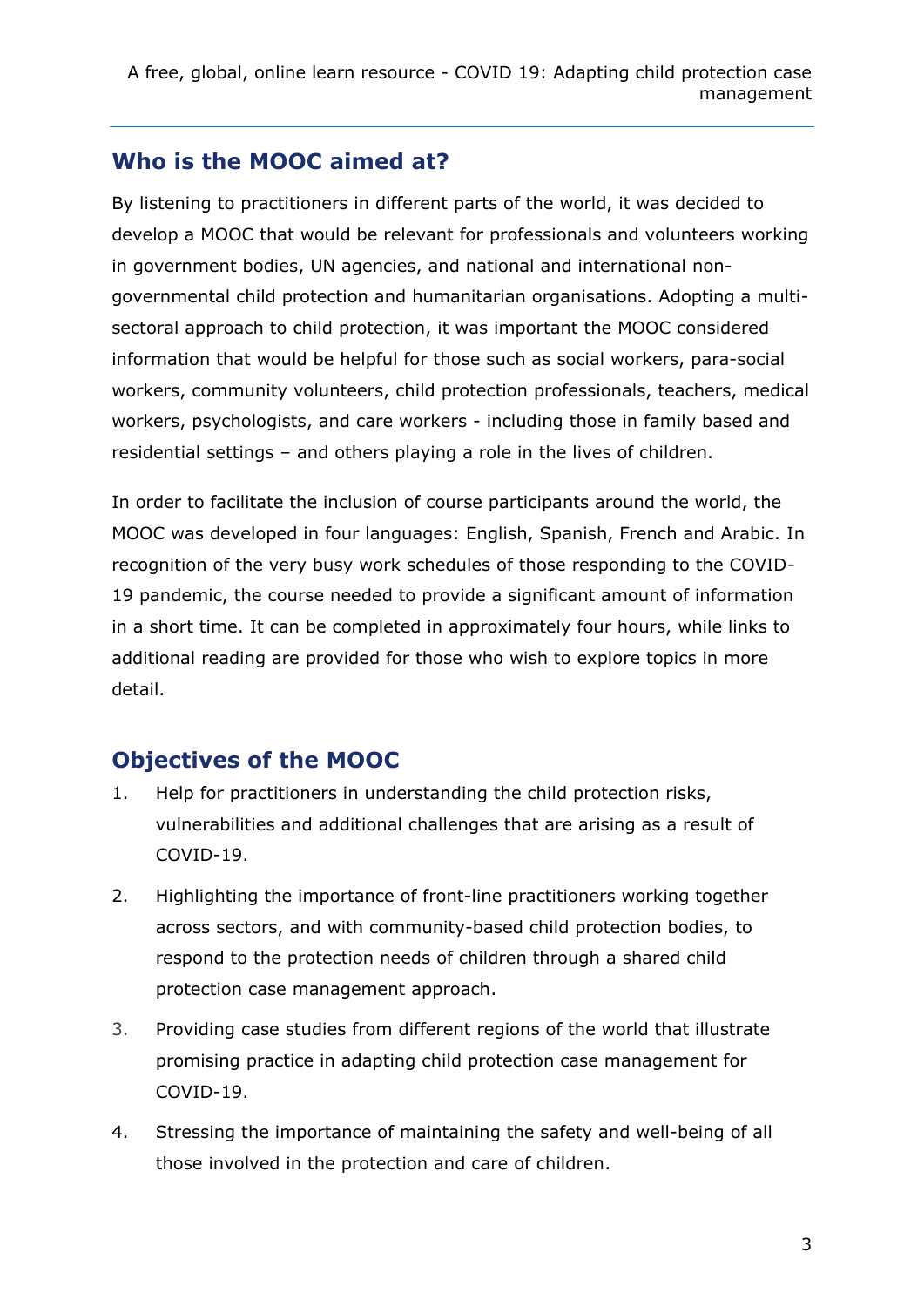5. Stimulating the exchange of ideas and experience between course participants around the world.

The course also identifies the protection risks children are facing and concerns of heightened risks due to the COVID-19 pandemic at a time when many cannot reach out to usual support mechanisms. For example, there is evidence of rising domestic violence, isolation of children, children being locked away in large residential institutions or returned to families en masse without any assessment process. There are concerns regarding the lack of support for street connected children and children in detention centres, as well as unaccompanied and separated refugee and migrant children being left stranded due to border closures.

#### **Adapting child protection case management mechanisms and protocols**

The principal aim of the MOOC is to take learners through each step of a child protection case management process and explore different ways to adapt this process during the pandemic. So, for example, ideas are shared on reviewing roles and responsibilities and adapting inter-agency child protection protocols and mechanisms involving practitioners from different sectors and community volunteers - particularly those still able to reach children for whom there are concerns – to ensure they are still referred to, and assessed by, an authorised child protection body.

We were delighted that a number of child protection professionals were able to record short videos telling us about the work being done to adapt practices during the pandemic in Uganda, Rwanda, Lebanon and Ecuador. In one video, Sophie Etzold, a Child Protection Officer with UNHCR in Uganda, explains an inter-agency process to adapt child protection case management in response to the challenges faced posed by COVID-19. She tells how, even prior to the pandemic, there were many child protection issues in Uganda, including exposure to violence, abuse, neglect, abandonment, sexual and gender-based violence, forced marriage and child labour. We hear of UNHCR's work with children in large refugee camps in Uganda, including support for unaccompanied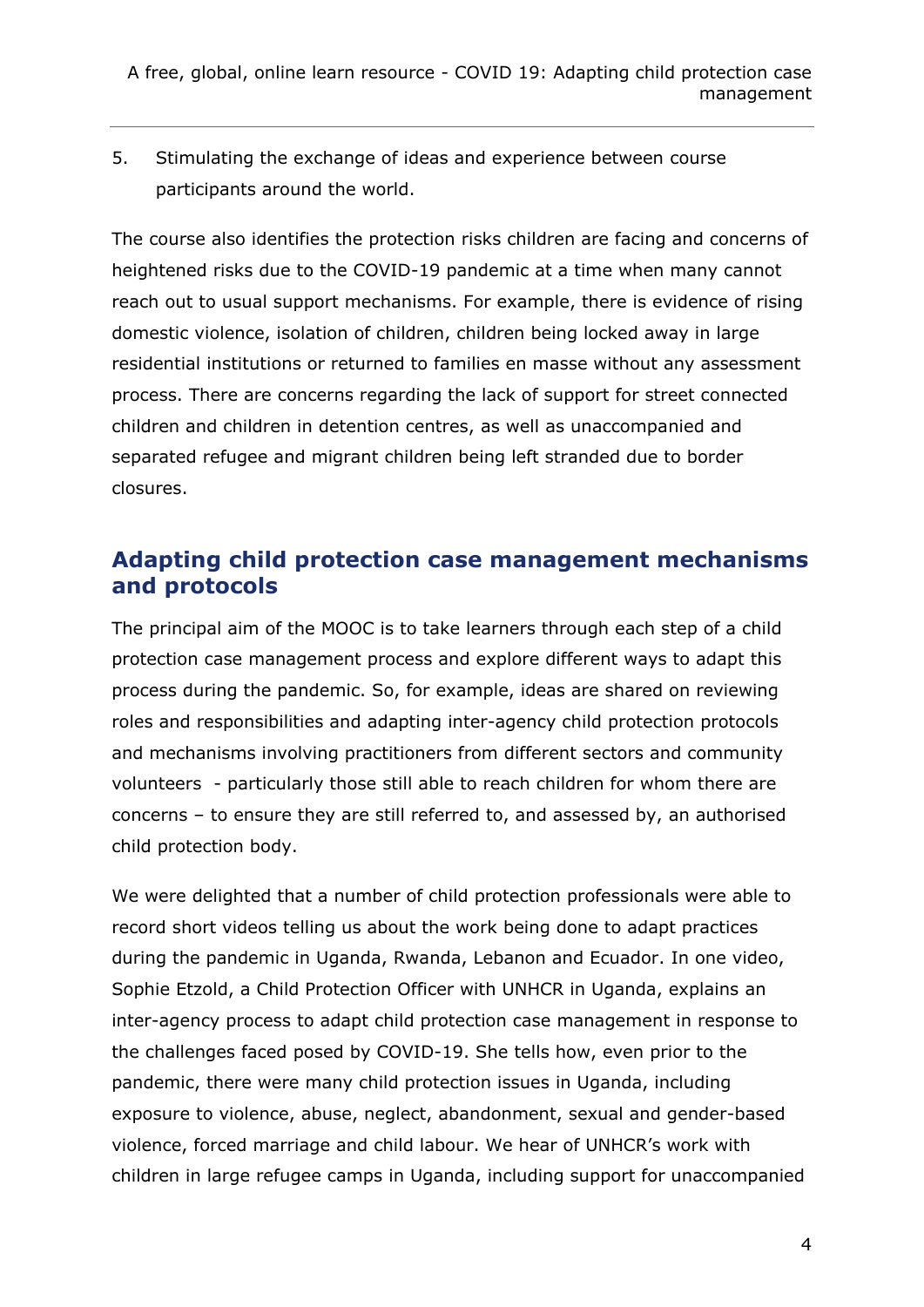and separated refugee and migrant children, and the additional challenges caused by national lock down and the necessity to communicate with coworkers, children and carers through remote means such as telephone and internet. Maintaining contact is a massive challenge in Uganda, since a large proportion of the population, and especially children, do not have access to such channels of communication.

The inter-agency approach in Uganda has facilitated a collective urgent response to providing and maintaining services for children of concern through a shared plan to adapt protocols, guidance and processes of child protection case management. These include determining risk levels for children, levels of response, and mapping of available services. The plan can be found at: [https://data2.unhcr.org/en/documents/download/76471.](https://data2.unhcr.org/en/documents/download/76471)

Sophie explains:

[A]critical area of response was also the development of an emergency inter-agency referral pathway. This included a very rapid exercise amongst all actors in all locations in Uganda where we listed those critical activities: case management for cases of children at heightened risk; alternative care support; communitybased support; as well as psychosocial support for children at heightened risk. Those areas were mapped in all the different locations and really the core focal points were placed in these inter-agency referral pathways and were widely shared amongst the humanitarian community and government partners…

#### [and]

immediate actions were basically to reprioritise the case load that we had so we looked very quickly into the current high-risk cases, including children, for example, of families that could be affected by COVID-19 and what services they would need with regard to separation from parents. But also, on the existing case load, for children that were previously identified as being at risk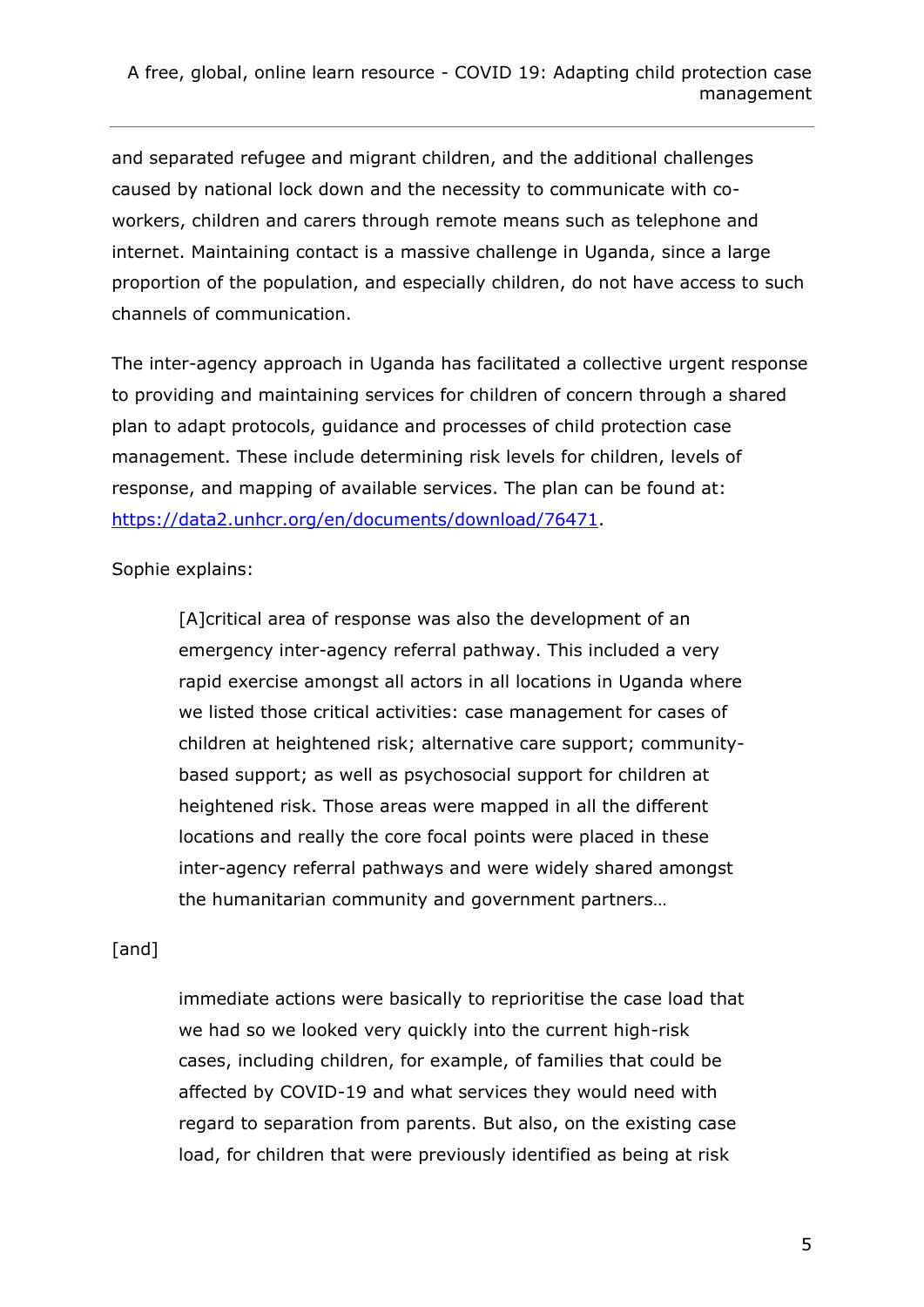of violence or abuse within the family we asked: where have priorities changed? At an inter-agency level amongst the partners we have kind of re-drafted our prioritisation criteria and vulnerability criteria - but also at the agency level that was done to review the overall existing case load and a potential new, coming case load.

#### **Working with community groups and focal points**

Sophie emphasises the importance of working in partnership with community groups and focal points. She acknowledges their valuable local knowledge and the support they can offer during a time when the engagement and outreach of child protection agencies is severely limited. Sophie describes how a mapping of existing community child protection structures was carried out and, in order to promote community outreach work, they developed:

…a community-based child protection referral pathway which is a bit different than the inter-agency one….We developed a community-based referral pathway outlining the referral pathways that the community members - children, adolescents, families, vulnerable families, community members, anyone who identifies from the community a critical case - could also approach. This had information on case management services, but instead of individual case management [telephone] numbers we would rather use, for example, hotlines to be shared with the community. But it included also national hotlines, for example, Uganda Child Helpline was listed there as well as community resources. So, let's say a child in Zone X in a certain settlement would face a challenge and is able to reach out to those referral pathways and resources, and is able to read, they can approach a community member that is listed for his or her zone.

However, Sophie also highlights the importance of providing community actors with information, training, material resources, and capacity building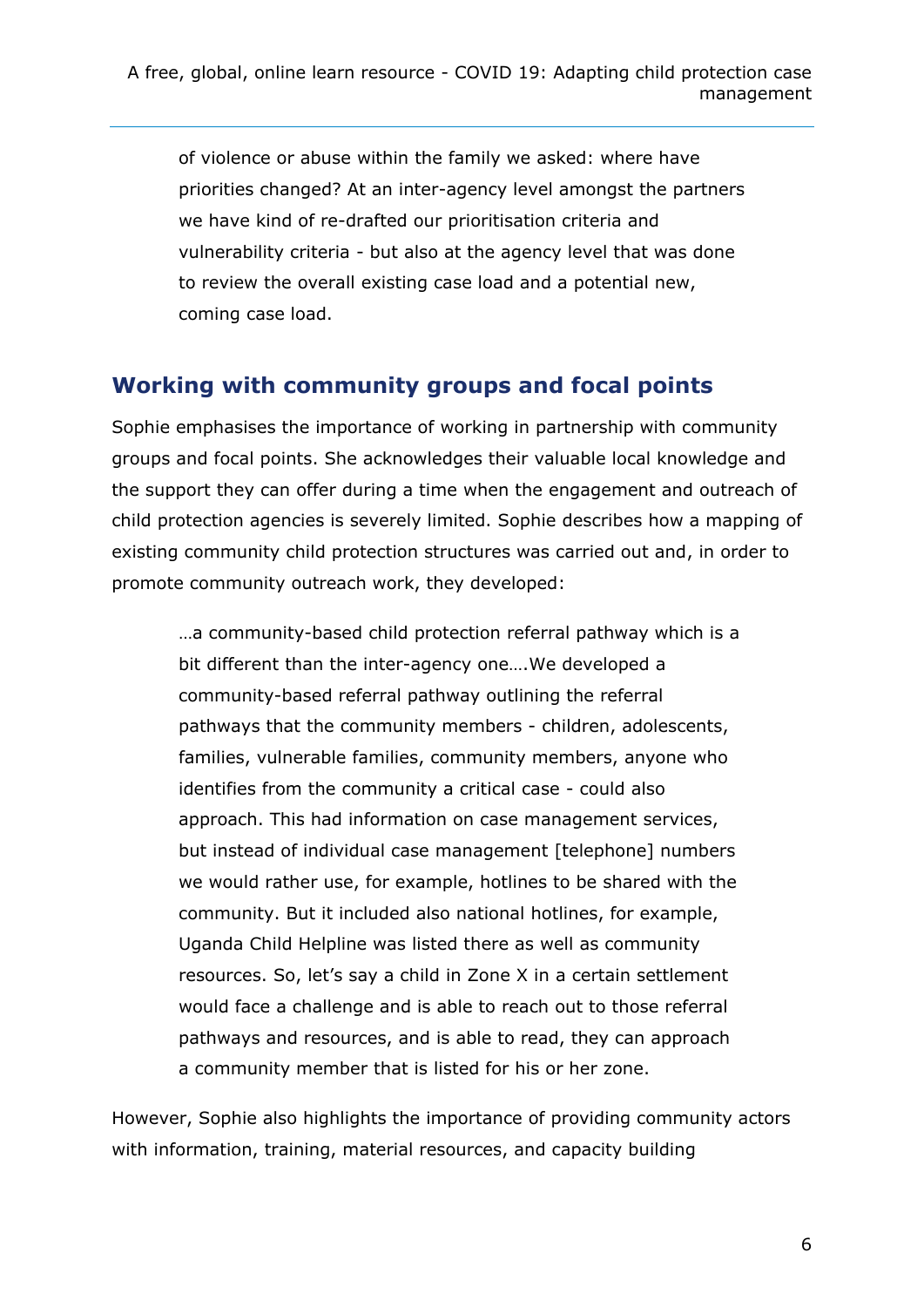opportunities. She explains the importance of clearly defining of roles and responsibilities and discussions with community members:

> …to see where does their work come into place, and where is their work really valuable, and where also there are limitations to community engagement. So for critical cases, let's say sexual and gender based violence that are very sensitive within the community, as well case management, actors really have to critically review whether the involvement of child protection community members is the right tool and is a safe tool and is safe for the child and the family members that are maybe also at risk. I think it's very important to outline what are the tasks and responsibilities that are additional that now came with the COVID crisis and what are those that remain with actors, and we have to be very clear with the child, the family caregivers, and with the community members that we are supporting.

#### **Safe communication with children and adapting the child protection assessment process**

The MOOC explores the importance of conducting rigorous child protection assessments as a component of case management. In order to do this, it is important to reach out and communicate with children themselves - a common challenge for practitioners across the world during the pandemic. Sara Mabger, a Child Protection Coordinator for the International Rescue Committee in Lebanon, provided a video in which she explains the guidance recently developed by a national inter-agency child protection working group on safely communicating with children remotely, including conducting protection assessments, via phone calls.

Our concerns were in this specific context children will be under confinement, many, many children will be living in houses or in a form of tented settlements with the perpetrator of abuse and in many cases they would have very little access to other services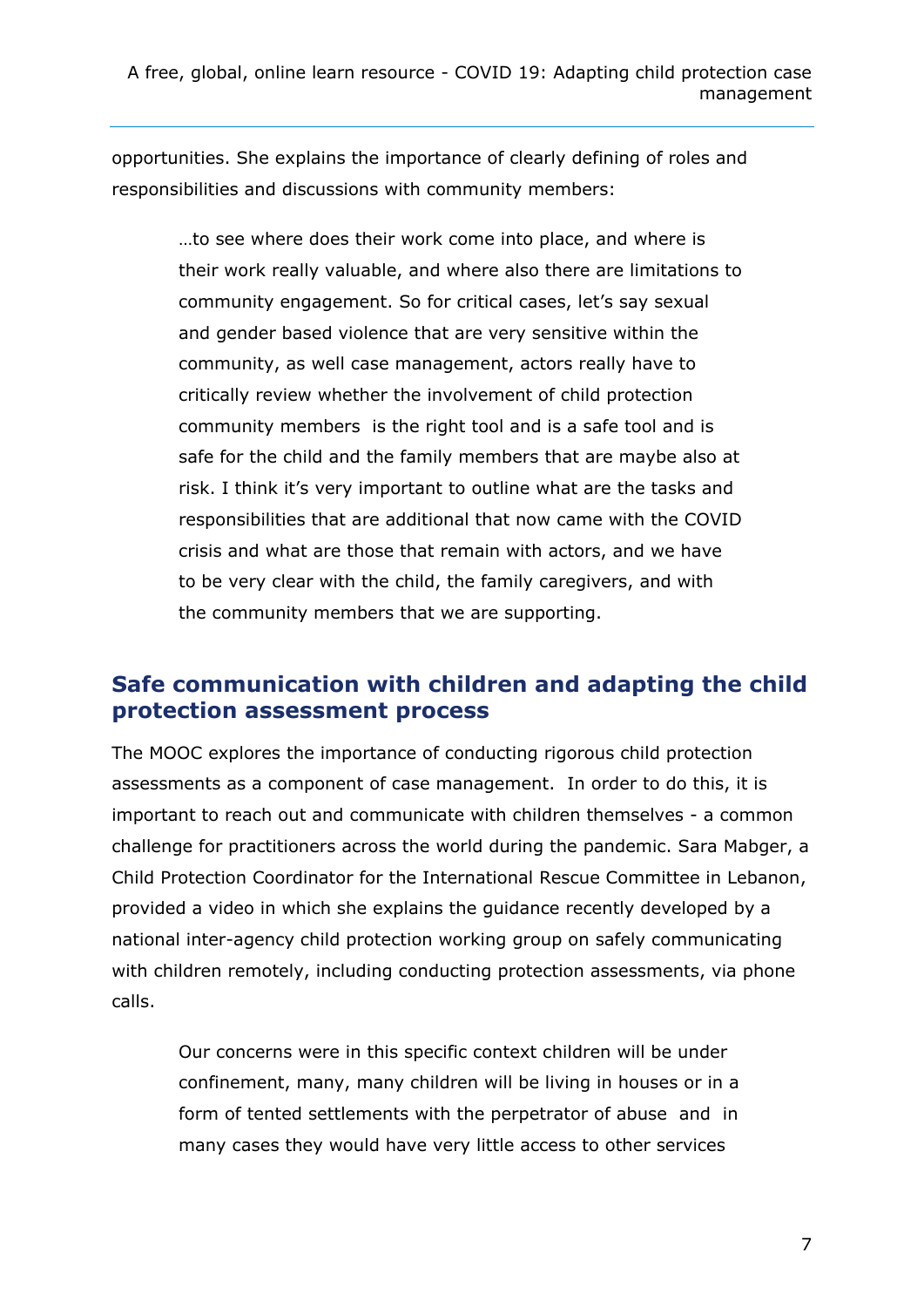and most concerningly very little access to the physical presence of a child protection case worker.

Sara says that a major concern was providing remote case management in a way that upheld the 'do no harm' principle, in other words, it does not place a child at further risk. She describes the different steps of the guidance which includes explaining to children why they cannot be visited in person. She speaks about actions to take during a phone call such as clearly explaining to the child what the call is about, how long it will last, and most importantly, clarifying if the child feels safe speaking on the phone. Sara outlines the safety and security considerations including finding out if the child has access to an adult they trust and can reach out to if they are at risk. She also explains the importance of agreeing a code with a child that would alert the worker to a problem during the call.

So, for example, you might agree with a child to say something related to the weather or the sun or to how they're feeling or something that will not cause concern if they say it over the phone in case someone is listening. This way this could be an indication for you that the child is at risk and you can agree on the meaning of the code with the child so that should they be in a situation where they cannot speak freely and they feel at risk they can say the code.

Many of the course participants noted in the comments box at the bottom of each course page, how they had found this information on using a code to be particularly helpful.

Sara also speaks about access to services:

The third step is really making sure that you're supporting the child to access all the services that they need during that time and making sure that you're also thinking through COVID 19 specific plans so what will happen if someone in the family falls in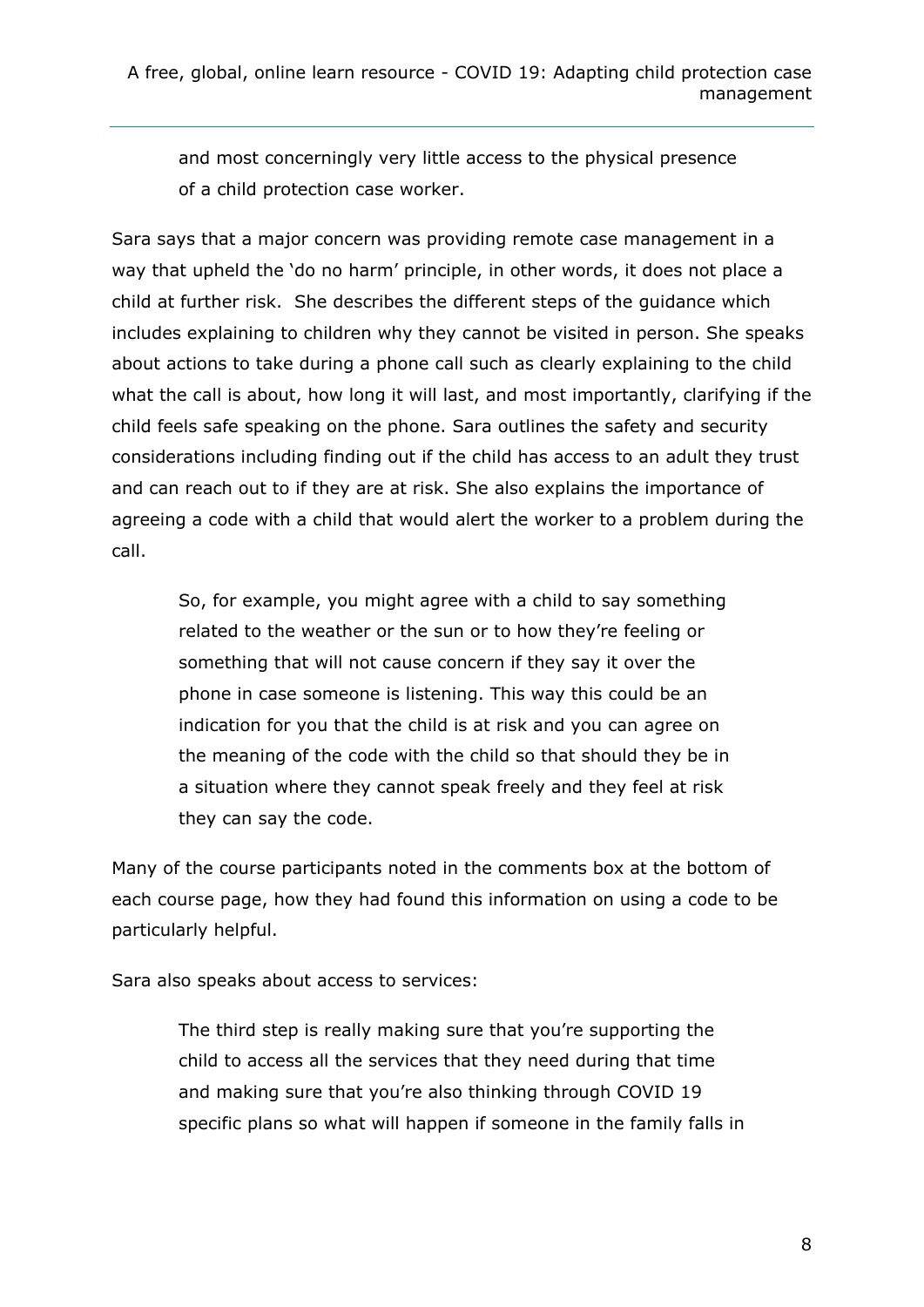ill from COVID what are the specific care arrangements. Also considering a protection safety plan with the child.

The Lebanese inter-agency guidance on 'Child Protection Case Management Guidance for Remote Phone Follow-up1 in Covid-19' can be accessed at: [http://www.socialserviceworkforce.org/system/files/resource/files/CP-Case-](http://www.socialserviceworkforce.org/system/files/resource/files/CP-Case-Management-Remote-Phone-Followup-COVID19.pdf)[Management-Remote-Phone-Followup-COVID19.pdf](http://www.socialserviceworkforce.org/system/files/resource/files/CP-Case-Management-Remote-Phone-Followup-COVID19.pdf)

The MOOC continues with further topics related to full and meaningful participation of children in all steps of case management, informed consent, confidentiality, and safe information sharing.

#### **Child protection case planning and access to service**

Two further video contributions in the MOOC have been provided by Richard Munyaneza, a psychologist working for Hope and Homes for Children in Rwanda and Sofia Baccichetto, a Senior Child Protection Assistant for UNHCR in Ecuador. Richard speaks about the current challenges in Rwanda and how they are ensuring children with child protection plans receive the necessary support by forging new partnerships with local health workers and community groups still able physically to reach children. Sofia explains the importance of working through adapted protocols and extended partnership arrangements during the COVID-19 pandemic. She provides the example of how UNHCR has mapped those services still operating and modified partnership agreements with local NGO providers so that young people who are now moving into independent living arrangements still receive the support outlined in their leaving care plans.

## **Staying Safe**

Another key message in the MOOC is the importance of staying safe. This includes provision of family and child friendly information developed in different countries about the risk of COVID-19. The important topic of the safety and wellbeing of the workforce is also explored. For example, we included numerous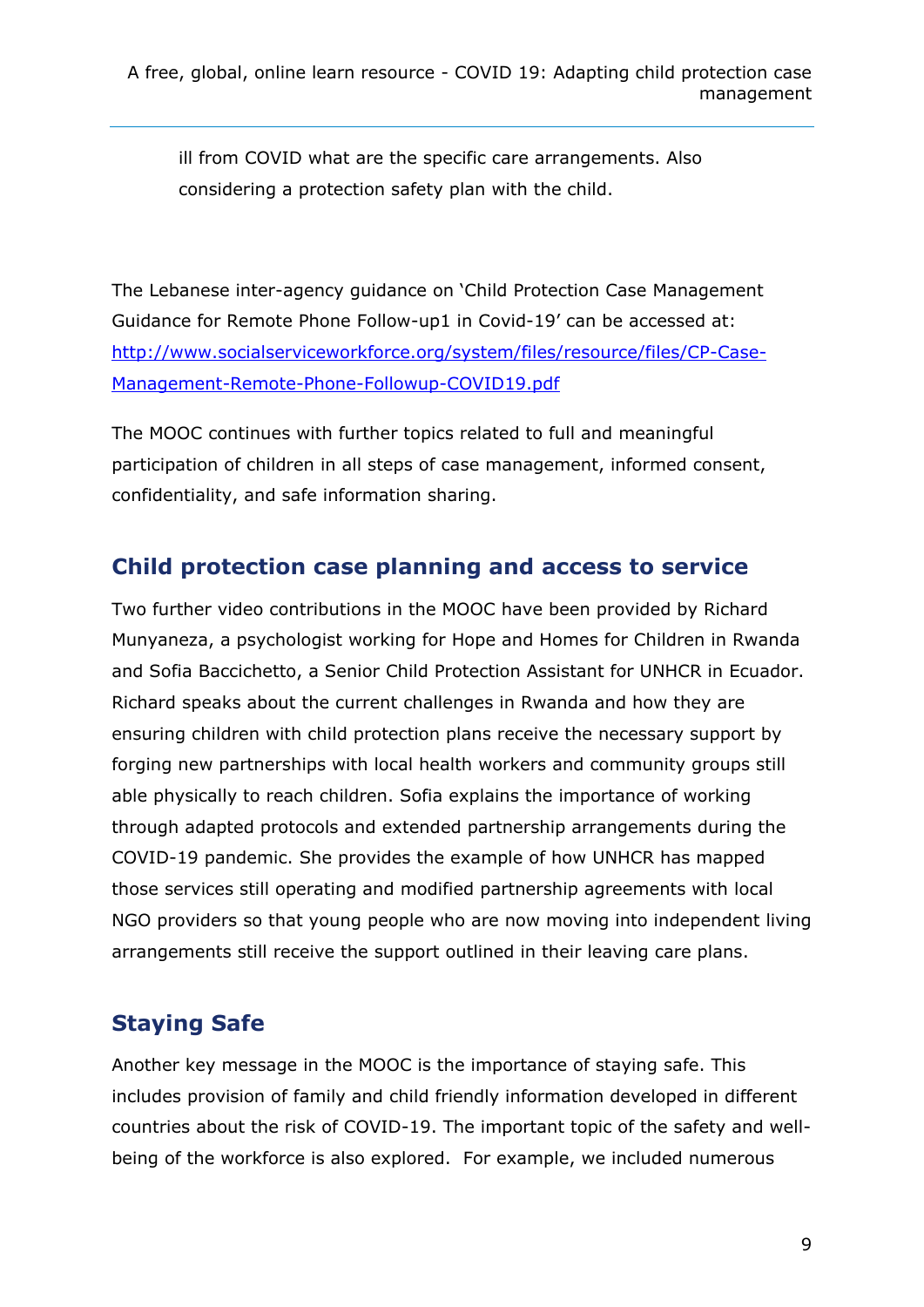additional course materials such as those developed by the World Health Organisation (WHO), the British Federation of Social Workers and the Global Social Service Workforce Alliance which can be downloaded and adapted for use.

#### **Course participants and new developments**

In this first run of the MOOC, 7,033 participants from 168 countries signed up. These included child protection professionals, health workers, teachers, lawyers, foster carers, and those working and volunteering in many other sectors. What is particularly interesting is how this MOOC is unlike the two previous international MOOCs I have developed. In this one, 32% of those who signed up came from the UK, which is a much higher percentage than usual. Each page of content in the MOOC included a discussion board to encourage interaction by participants. In total, participants posted 5,085 comments posing further questions or responding to what they had read or heard. The content of these comments and the distribution of participants from across the world, indicates the manner in which this global pandemic has, perhaps for the first time, brought about shared challenges for practitioners regardless of whether they are working in a high income, middle income or low income country. One of the most common challenges is how social distancing and lock down measures have demanded new and innovative ways of reaching children at risk. It is therefore, planned to add additional reference materials to the next run of the MOOC in October so that new guidance and examples of practice developed since the course was first written, can now be incorporated. This will include for example, materials on 'child hubs' and other developments in Scotland.

#### **Conclusion**

To conclude, two further issues caught my attention. One is the anticipated rise in the number of children at risk as a result of the pandemic. For example, some course participants drew attention to increases in incidences of children being sent out to work, forced child marriage, and domestic violence and subsequent impact on children. For me, this poses the question: how soon should we start